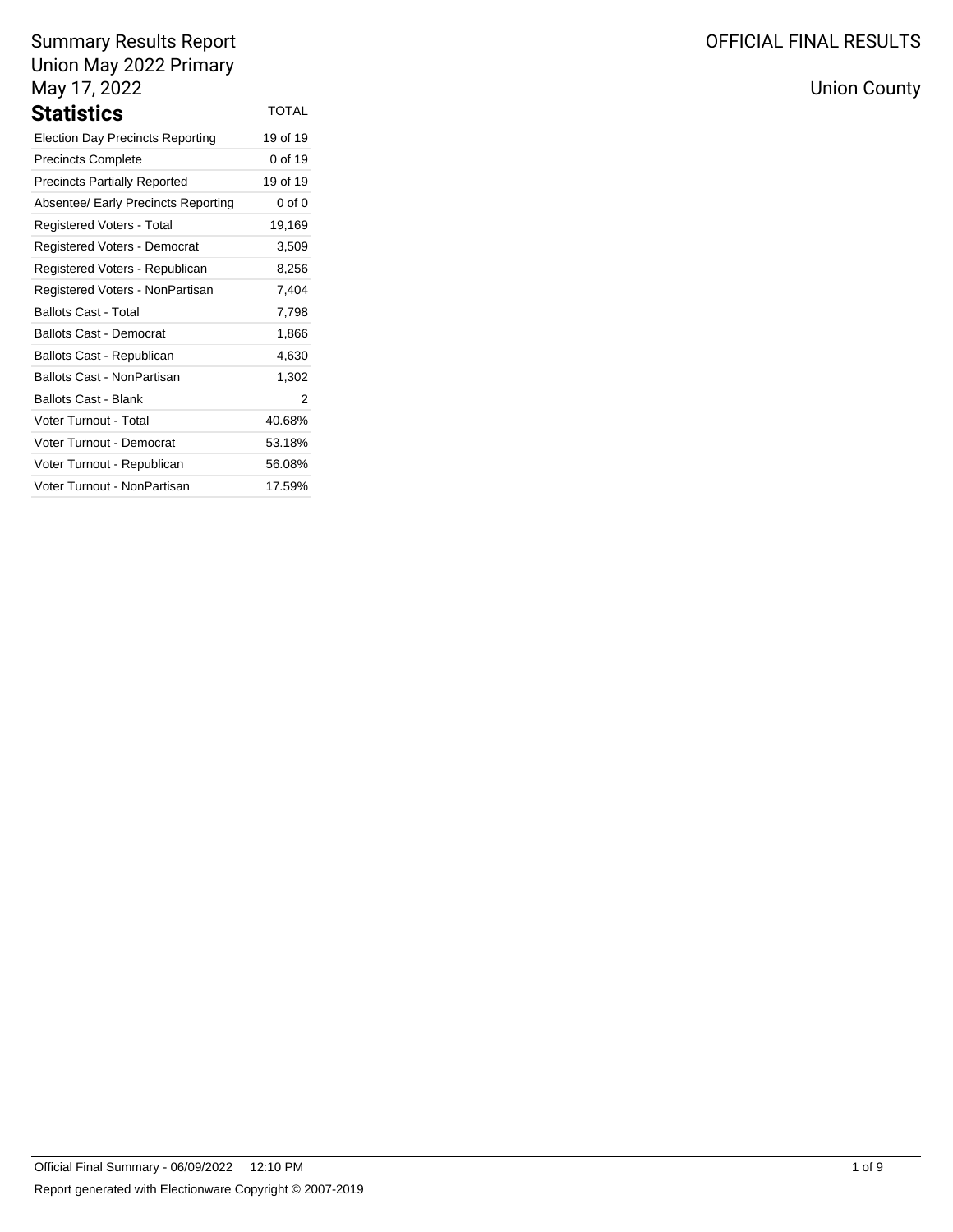## Union County

### **DEM US Senator Federal**

Vote For 1

|                       | <b>TOTAL</b> |
|-----------------------|--------------|
| Ron Wyden             | 1,481        |
| <b>Brent Thompson</b> | 115          |
| William E Barlow III  | 167          |
| Write-In Totals       | 26           |

### **DEM US Representative, 2nd District US Representative, 2nd District**

Vote For 1

|                 | TOTAL |
|-----------------|-------|
| Adam Prine      | 410   |
| Joe Yetter      | 928   |
| Write-In Totals | 39    |

#### **DEM Governor Statewide Partisan** Vote For 1

|                          | TOTAL |
|--------------------------|-------|
| <b>Tobias Read</b>       | 685   |
| John Sweeney             | 13    |
| <b>Patrick E Starnes</b> | 77    |
| Dave W Stauffer          | 13    |
| Peter W Hall             | 11    |
| Genevieve Wilson H       | 9     |
| Keisha Lanell Merchant   | 6     |
| <b>Michael Cross</b>     | 9     |
| George L Carrillo        | 49    |
| Tina Kotek               | 714   |
| <b>Michael Trimble</b>   | 18    |
| Ifeanyichukwu C Diru     | 7     |
| Wilson R Bright          | 8     |
| Julian Bell              | 13    |
| David Beem               | 13    |
| Write-In Totals          | 96    |

### **DEM State Representative, 58th District House District 58**

| Vote For 1         |       |
|--------------------|-------|
|                    | TOTAL |
| No Candidate Filed | ∩     |
| Write-In Totals    | 146   |

# **DEM Precinct Committee Person - Democrat 01 LG City**

| Vote For 11     |              |
|-----------------|--------------|
|                 | <b>TOTAL</b> |
| Vivian M Young  | 255          |
| Write-In Totals | 53           |

#### **DEM Precinct Committee Person - Democrat 02-LG City** Vote For 11

|                        | <b>TOTAL</b> |
|------------------------|--------------|
| No Candidate Filed     | O            |
| <b>Write-In Totals</b> | 23           |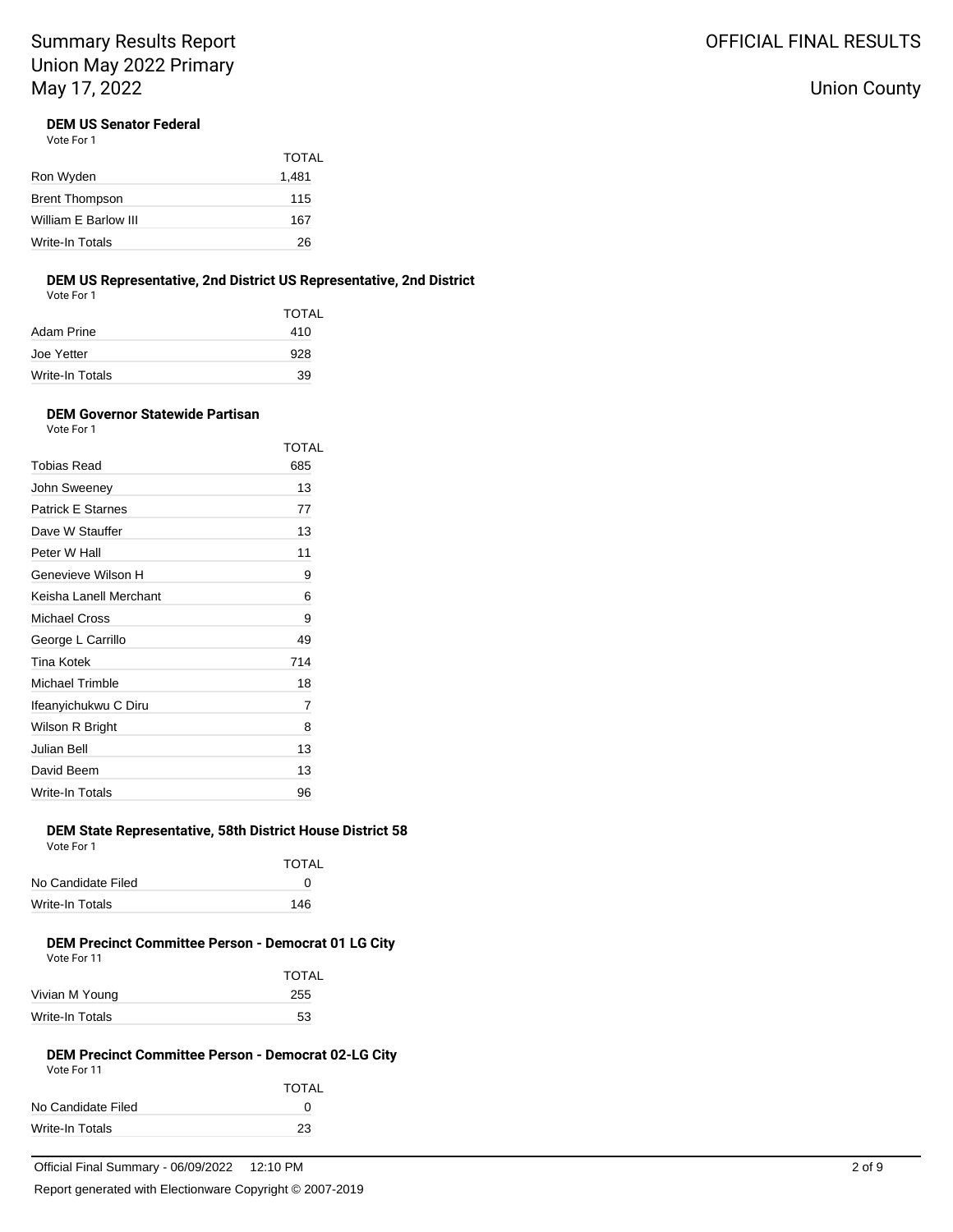## Union County

#### **DEM Precinct Committee Person - Democrat 03-LG City** Vote For 12

| VULTE FUITZ     |              |  |
|-----------------|--------------|--|
|                 | <b>TOTAL</b> |  |
| Kathleen Cathey | 155          |  |
| Write-In Totals | 4            |  |
|                 |              |  |

#### **DEM Precinct Committee Person - Democrat 04-LG Rural** Vote For 2

| $\mathbf{v}$ with $\mathbf{v}$ and $\mathbf{v}$ |              |
|-------------------------------------------------|--------------|
|                                                 | <b>TOTAL</b> |
| Margaret L Mead                                 | 36           |
| Write-In Totals                                 |              |
|                                                 |              |

#### **DEM Precinct Committee Person - Democrat 05-LG Rural** Vote For 6

|                    | <b>TOTAL</b> |
|--------------------|--------------|
| No Candidate Filed | O            |
| Write-In Totals    | 14           |
|                    |              |

#### **DEM Precinct Committee Person - Democrat 06-Cove City** Vote For 2

| .                  |              |
|--------------------|--------------|
|                    | <b>TOTAL</b> |
| No Candidate Filed | O            |
| Write-In Totals    |              |
|                    |              |

#### **DEM Precinct Committee Person - Democrat 07-Cove Rural** Vote For 3

| <u>vuusi ulu</u>   |              |
|--------------------|--------------|
|                    | <b>TOTAL</b> |
| No Candidate Filed | $^{\prime}$  |
| Write-In Totals    | 8            |
|                    |              |

#### **DEM Precinct Committee Person - Democrat 08-Elgin City** Vote For 5

| VULTUIJ            |       |
|--------------------|-------|
|                    | TOTAL |
| No Candidate Filed | O     |
| Write-In Totals    | O     |

#### **DEM Precinct Committee Person - Democrat 09-Elgin Rural** Vote For 3

|                    | <b>TOTAL</b> |
|--------------------|--------------|
| No Candidate Filed | O            |
| Write-In Totals    | 1            |
|                    |              |

#### **DEM Precinct Committee Person - Democrat 10-Imb City** Vote For 2

|                        | <b>TOTAL</b> |
|------------------------|--------------|
| <b>Cheryl Campbell</b> | 13           |
| <b>Brian Campbell</b>  | 15           |
| Write-In Totals        |              |
|                        |              |

#### **DEM Precinct Committee Person - Democrat 11-Imb/Sum Rural** Vote For 3

| VULTE FUI J            |              |
|------------------------|--------------|
|                        | <b>TOTAL</b> |
| No Candidate Filed     | $^{\circ}$   |
| <b>Write-In Totals</b> |              |
|                        |              |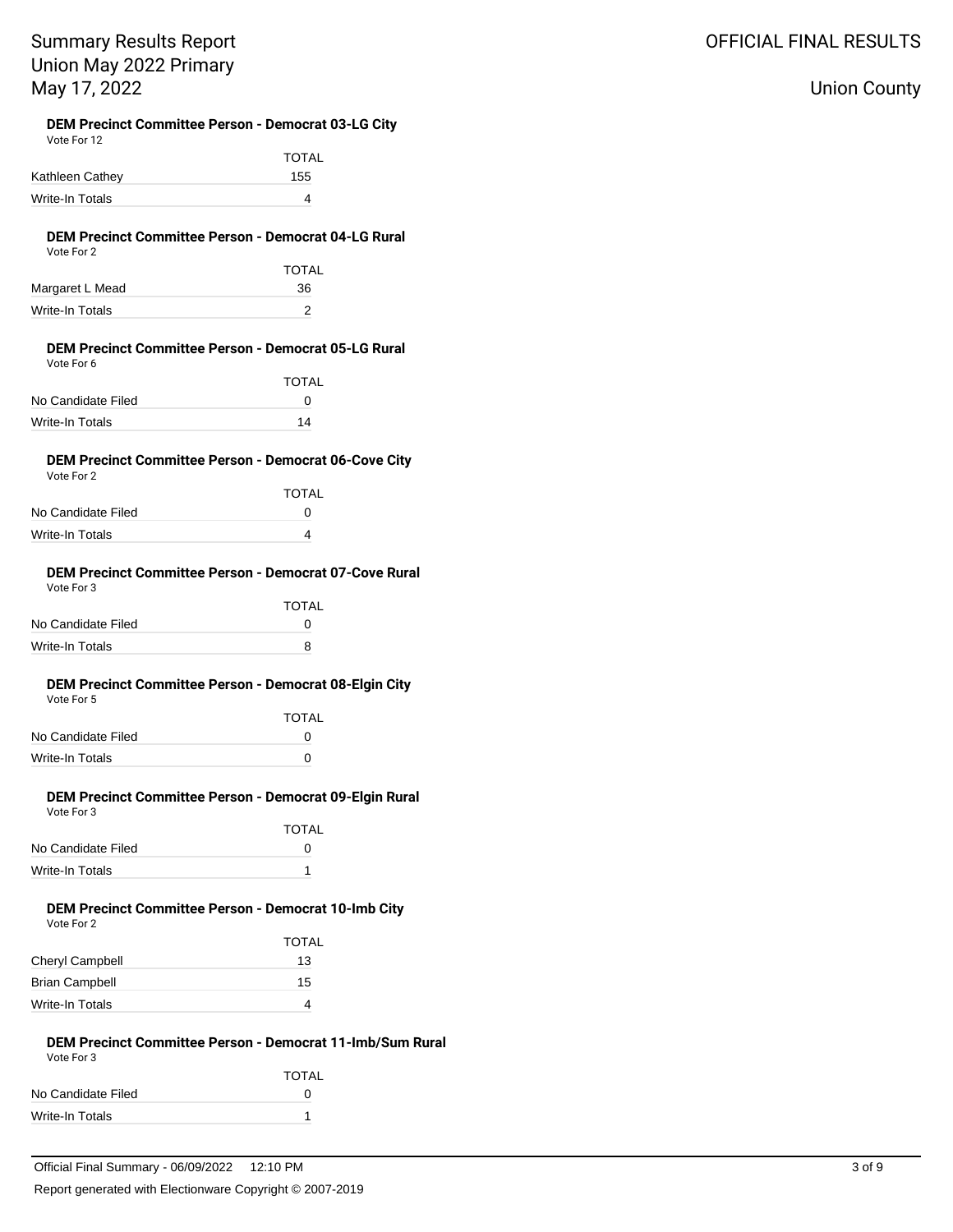### Union County

### **DEM Precinct Committee Person - Democrat 12-Sum City**

| Vote For 2         |            |
|--------------------|------------|
|                    | TOTAL      |
| No Candidate Filed | $^{\circ}$ |
| Write-In Totals    | 3          |

#### **DEM Precinct Committee Person - Democrat 13-NP Rural** Vote For 2

| $\cdots$           |              |
|--------------------|--------------|
|                    | <b>TOTAL</b> |
| No Candidate Filed | O            |
| Write-In Totals    | O            |
|                    |              |

#### **DEM Precinct Committee Person - Democrat 14-NP City** Vote For 2

| VOIE FOI Z         |              |
|--------------------|--------------|
|                    | <b>TOTAL</b> |
| No Candidate Filed | O            |
| Write-In Totals    | 3            |

#### **DEM Precinct Committee Person - Democrat 15-Union Rural** Vote For 2

|                    | TOTAL |
|--------------------|-------|
| No Candidate Filed | O     |
| Write-In Totals    |       |

#### **DEM Precinct Committee Person - Democrat 16-Union City** Vote For 6

| <b>TOTAL</b> |
|--------------|
| 92           |
| 4            |
|              |

#### **DEM Precinct Committee Person - Democrat 17-Ant/BC** Vote For 2

| VULE FULLE         |              |
|--------------------|--------------|
|                    | <b>TOTAL</b> |
| No Candidate Filed | n            |
| Write-In Totals    | n            |

#### **DEM Precinct Committee Person - Democrat 18-IC City** Vote For 4

|                    | <b>TOTAL</b> |
|--------------------|--------------|
| No Candidate Filed | $^{\circ}$   |
| Write-In Totals    | O            |
|                    |              |

#### **DEM Precinct Committee Person - Democrat 19-IC Rural** Vote For 2

|                    | <b>TOTAL</b> |
|--------------------|--------------|
| No Candidate Filed | O            |
| Write-In Totals    |              |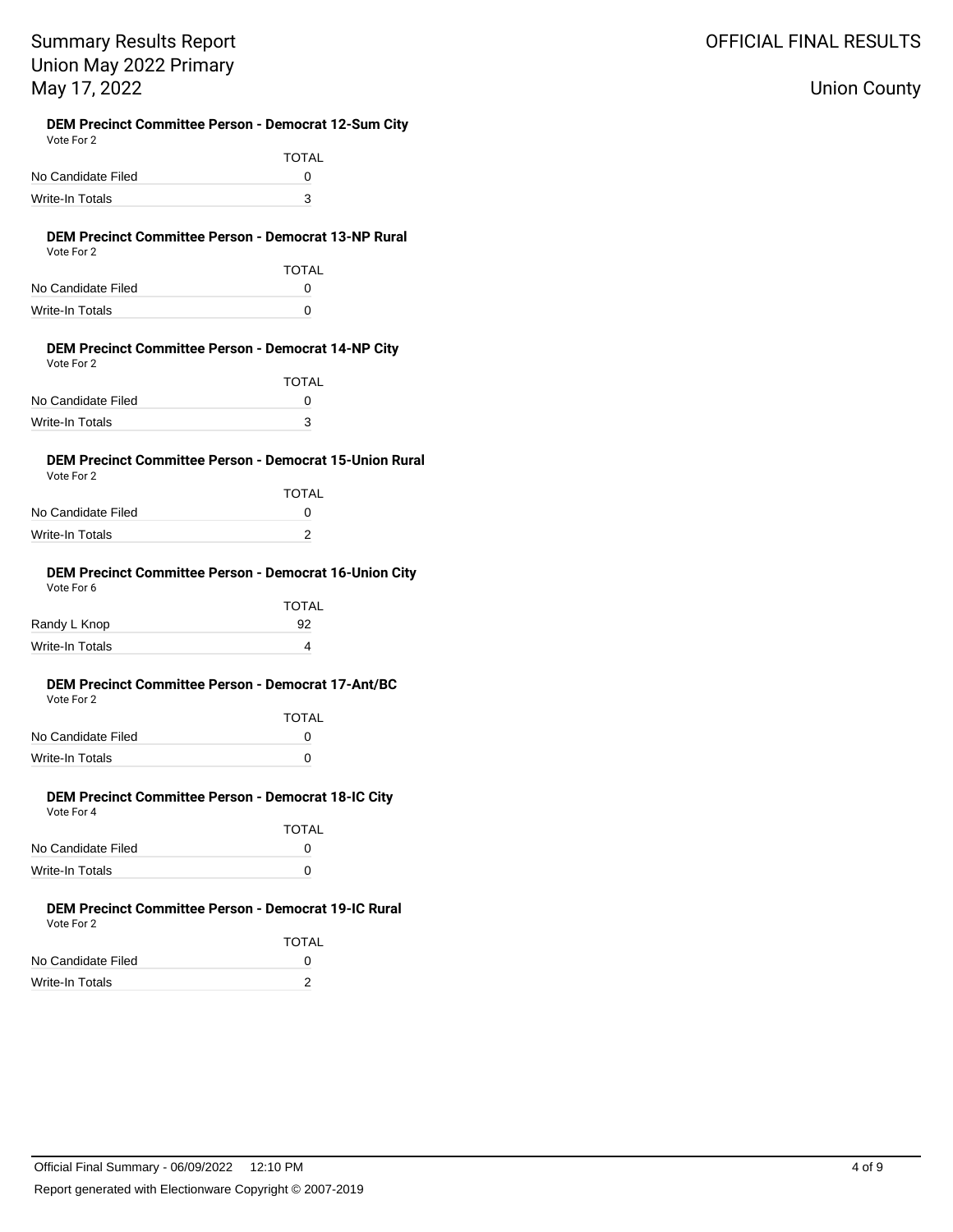### **REP US Senator Federal**

Vote For 1

|                           | <b>TOTAL</b> |
|---------------------------|--------------|
| Darin Harbick             | 1,288        |
| Sam Palmer                | 785          |
| Jo Rae Perkins            | 1,138        |
| Christopher C Christensen | 284          |
| Ibra A Taher              | 70           |
| Robert M Fleming          | 91           |
| Jason Beebe               | 480          |
| Write-In Totals           | 27           |
|                           |              |

### **REP US Representative, 2nd District US Representative, 2nd District**

| Vote For 1             |              |
|------------------------|--------------|
|                        | <b>TOTAL</b> |
| Mark Cavener           | 722          |
| Katherine M Gallant    | 212          |
| Cliff S Bentz          | 3,319        |
| <b>Write-In Totals</b> | 13           |

### **REP Governor Statewide Partisan**

Vote For 1

|                          | TOTAL |
|--------------------------|-------|
| Amber R Richardson       | 21    |
| <b>Bill Sizemore</b>     | 99    |
| Stefan G Strek (Stregoi) | 2     |
| Nick Hess                | 25    |
| John G Presco            | 2     |
| <b>Bud Pierce</b>        | 192   |
| Stan Pulliam             | 339   |
| Kerry McQuisten          | 1,579 |
| Tim McCloud              | 73    |
| <b>Brandon C Merritt</b> | 25    |
| <b>Reed Christensen</b>  | 33    |
| Jessica Gomez            | 68    |
| Marc Thielman            | 254   |
| <b>Bob Tiernan</b>       | 578   |
| Christine Drazan         | 878   |
| <b>Court Boice</b>       | 22    |
| <b>Bridget Barton</b>    | 254   |
| Raymond Baldwin          | 4     |
| David A Burch            | 3     |
| Write-In Totals          | 70    |

### **REP State Representative, 58th District House District 58**

| Vote For 1      |              |
|-----------------|--------------|
|                 | <b>TOTAL</b> |
| Bobby Levy      | 3,804        |
| Skye Farnam     | 368          |
| Write-In Totals | 25           |
|                 |              |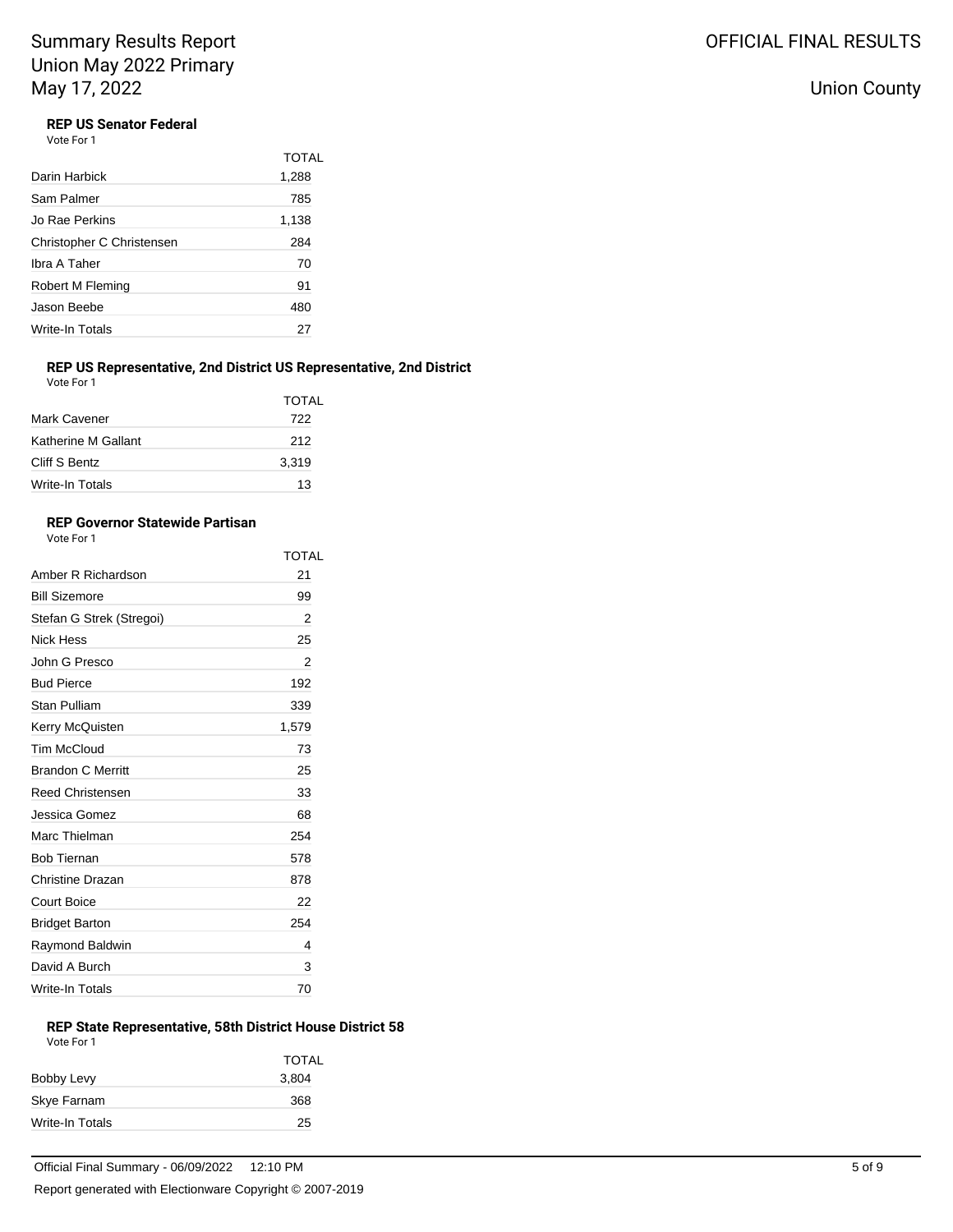Union County

# **REP Precinct Committee Person - Republican 01 LG City**

| Vote For 11 |  |  |  |
|-------------|--|--|--|
|             |  |  |  |

| <b>Curt Howell</b>  | TOTAL<br>282 |
|---------------------|--------------|
| Lanny Hildebrandt   | 323          |
| <b>Mathew Miles</b> | 269          |
| Toni Miles          | 259          |
| Write-In Totals     | 60           |

#### **REP Precinct Committee Person - Republican 02-LG City** Vote For 11

| <b>TOTAL</b> |
|--------------|
| 319          |
| 277          |
| 18           |
|              |

#### **REP Precinct Committee Person - Republican 03-LG City** Vote For 12

| VULCIUILL          |              |
|--------------------|--------------|
|                    | <b>TOTAL</b> |
| No Candidate Filed | n            |
| Write-In Totals    | 50           |

#### **REP Precinct Committee Person - Republican 04-LG Rural** Vote For 2

| VOLE FOL 2      |              |
|-----------------|--------------|
|                 | <b>TOTAL</b> |
| Irwin H Smutz   | 105          |
| Write-In Totals | 4            |

#### **REP Precinct Committee Person - Republican 05-LG Rural** Vote For 6

|                  | TOTAL |
|------------------|-------|
| Vanessa Hagedorn | 319   |
| Tracy Cheeseman  | 248   |
| Bruce Cheeseman  | 247   |
| Mike Burton      | 280   |
| Write-In Totals  | 36    |
|                  |       |

#### **REP Precinct Committee Person - Republican 06-Cove City** Vote For 2

| <b>TOTAL</b> |  |
|--------------|--|
| 109          |  |
| 118          |  |
| ∩            |  |
|              |  |

#### **REP Precinct Committee Person - Republican 07-Cove Rural** Vote For 3

| VULTE FUI J      |              |
|------------------|--------------|
|                  | <b>TOTAL</b> |
| David Denny      | 130          |
| Candace G Bowman | 142          |
| Write-In Totals  | 14           |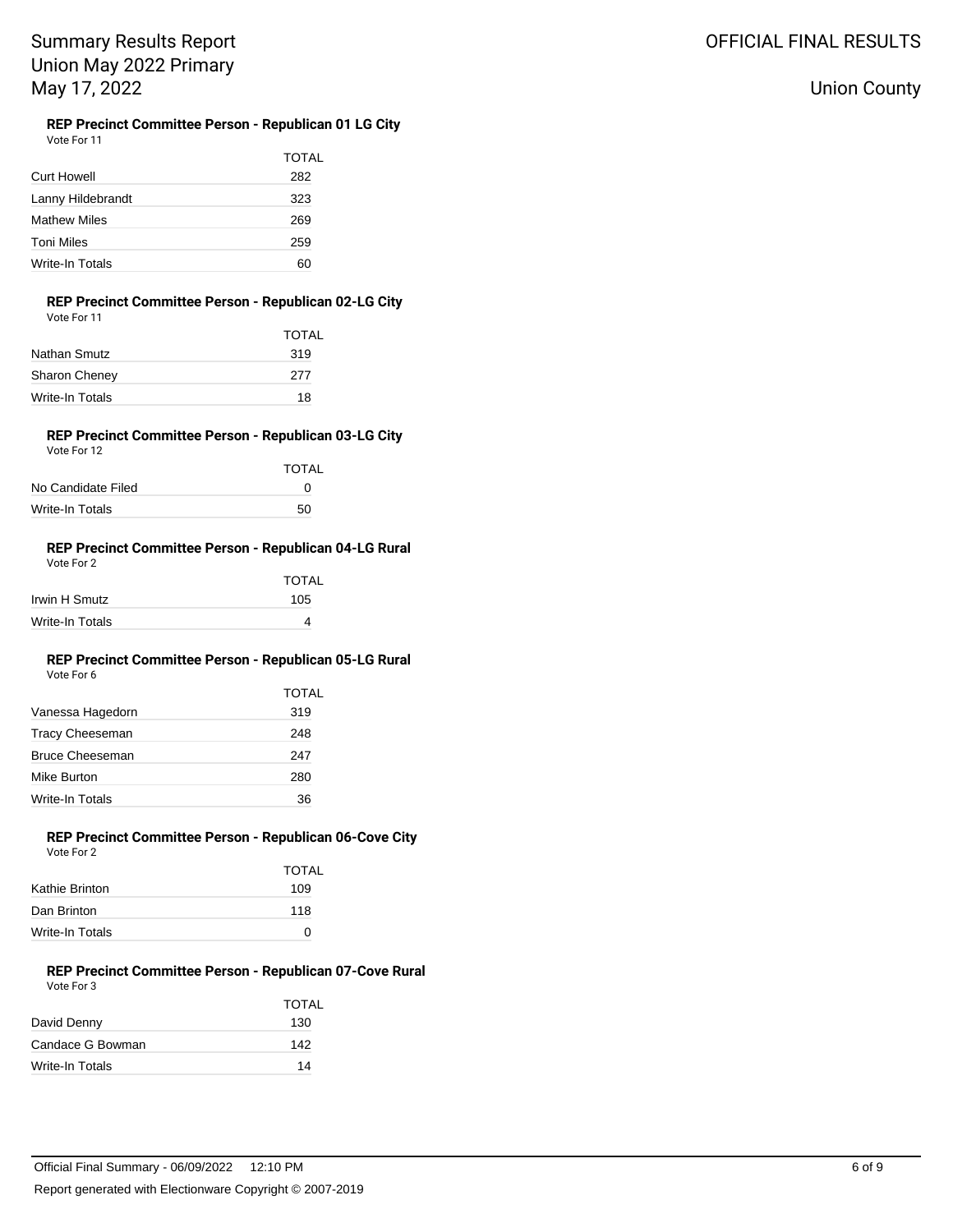#### **REP Precinct Committee Person - Republican 08-Elgin City** Vote For 5

| TOTAL |
|-------|
| 185   |
| 162   |
| 50    |
|       |

### **REP Precinct Committee Person - Republican 09-Elgin Rural**

| Vote For 3      |              |
|-----------------|--------------|
|                 | <b>TOTAL</b> |
| Rob Beck        | 176          |
| Sharon Beck     | 166          |
| Write-In Totals | 6            |

#### **REP Precinct Committee Person - Republican 10-Imb City** Vote For 2

|                   | <b>TOTAL</b> |
|-------------------|--------------|
| Daniel J Daggett  | 58           |
| <b>Judy Vicek</b> | 47           |
| Write-In Totals   |              |

#### **REP Precinct Committee Person - Republican 11-Imb/Sum Rural** Vote For 3

|                    | TOTAL |
|--------------------|-------|
| Rebecca J Hohstadt | 177   |
| Alan R MacLeod     | 176   |
| Colleen MacLeod    | 181   |
| Write-In Totals    |       |

#### **REP Precinct Committee Person - Republican 12-Sum City** Vote For 2

|                    | <b>TOTAL</b> |
|--------------------|--------------|
| No Candidate Filed | $^{\prime}$  |
| Write-In Totals    |              |

#### **REP Precinct Committee Person - Republican 13-NP Rural** Vote For 2

|                    | <b>TOTAL</b> |
|--------------------|--------------|
| No Candidate Filed | O            |
| Write-In Totals    |              |
|                    |              |

#### **REP Precinct Committee Person - Republican 14-NP City** Vote For 2

|                    | <b>TOTAL</b> |
|--------------------|--------------|
| No Candidate Filed | $^{\prime}$  |
| Write-In Totals    | я            |

#### **REP Precinct Committee Person - Republican 15-Union Rural** Vote For 2

|                    | <b>TOTAL</b> |
|--------------------|--------------|
| No Candidate Filed | $\mathbf{U}$ |
| Write-In Totals    | 6            |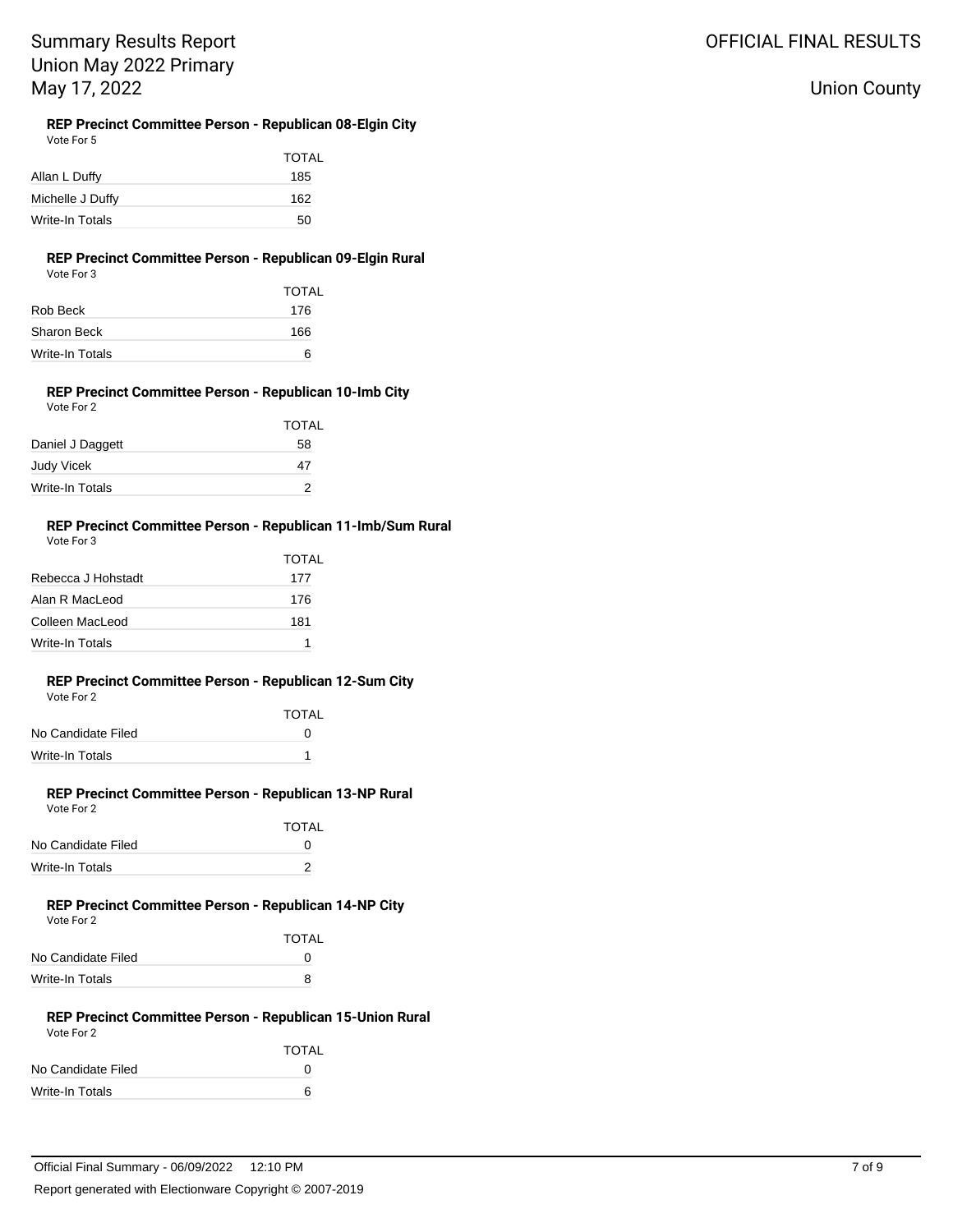#### **REP Precinct Committee Person - Republican 16-Union City** Vote For 6

| <b>VULLET ULL U</b> |       |
|---------------------|-------|
|                     | TOTAL |
| Susan Hawkins       | 256   |
| <b>Fred Hawkins</b> | 271   |
| Write-In Totals     | 43    |
|                     |       |

#### **REP Precinct Committee Person - Republican 17-Ant/BC** Vote For 2

|                    | TOTAL |
|--------------------|-------|
| No Candidate Filed | n     |
| Write-In Totals    |       |

#### **REP Precinct Committee Person - Republican 18-IC City** Vote For 4

|                    | <b>TOTAL</b> |
|--------------------|--------------|
| No Candidate Filed | O            |
| Write-In Totals    | 13           |

### **REP Precinct Committee Person - Republican 19-IC Rural**

| Vote For 2         |              |
|--------------------|--------------|
|                    | <b>TOTAL</b> |
| No Candidate Filed | O            |
| Write-In Totals    |              |
|                    |              |

#### **Commissioner of the Bureau of Labor and Industries Statewide Nonpartisan** Vote For 1

|                        | TOTAL |
|------------------------|-------|
| Christina E Stephenson | 1,722 |
| Cheri Helt             | 1,671 |
| Chris Henry            | 245   |
| Robert Neuman          | 320   |
| Casey M Kulla          | 991   |
| <b>Brent T Barker</b>  | 969   |
| Aaron R Baca           | 131   |
| Write-In Totals        | 46    |

#### **Judge of the Supreme Court, Position 6 Statewide Nonpartisan** Vote For 1

|                 | <b>TOTAL</b> |
|-----------------|--------------|
| Roger J DeHoog  | 4,400        |
| Write-In Totals | 100          |

# **Judge of the Court of Appeals, Position 3 Statewide Nonpartisan**

| Vote For 1 |  |
|------------|--|

| <b>TOTAL</b> |
|--------------|
| 2,848        |
| 3,290        |
| 27           |
|              |